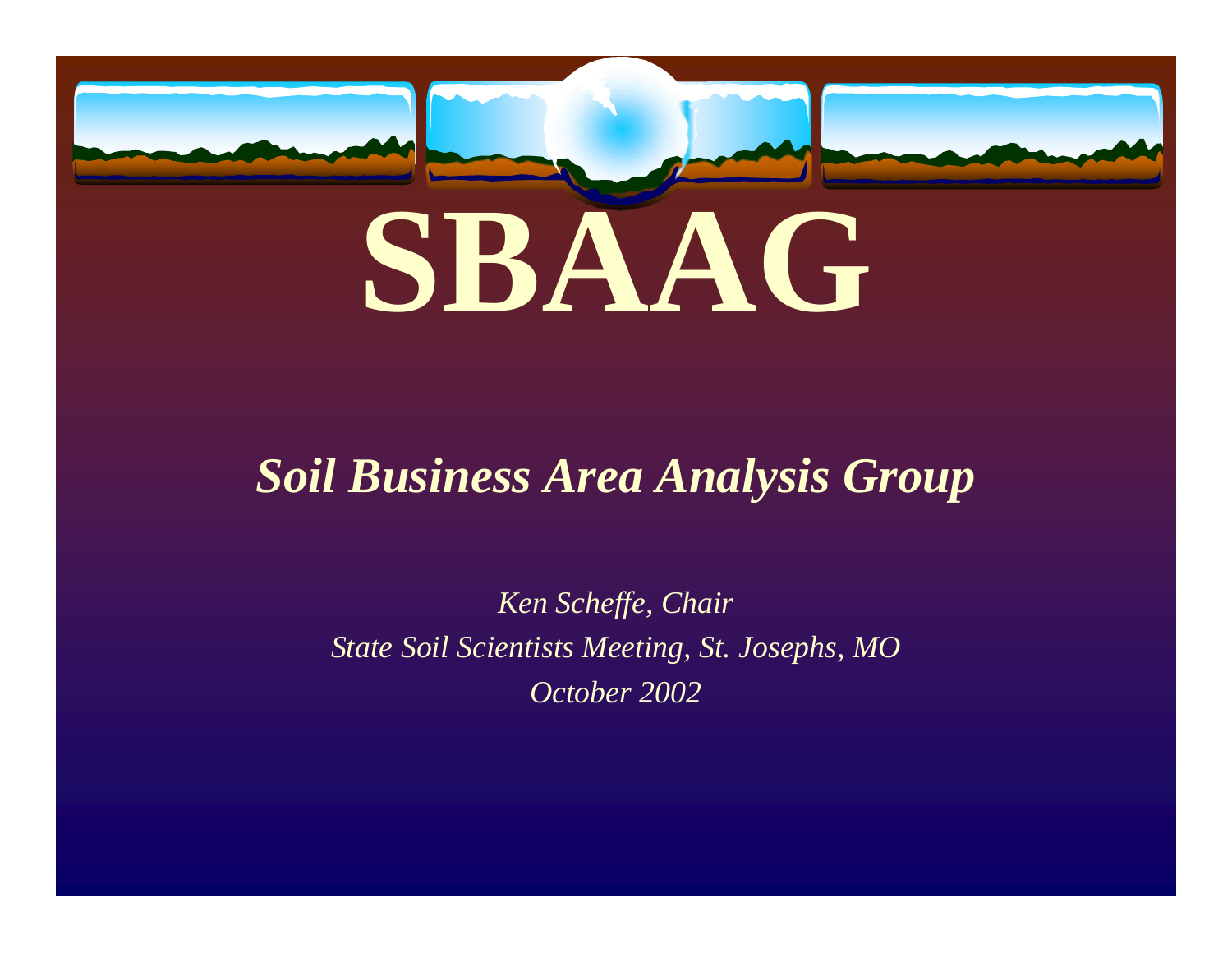

## **SBAAG Members**

#### **Executive Sponsor:**

### Berman Hudson, Director, Soil Survey Division

### **Group Members:**

*Rotating Members* Kenneth F. Scheffe Lindsay Hodgman Douglas Slabaugh Charles Gordon Bruce Dubee Steve Lawerence Kevin K. Norwood Craig A. Prink Curtis Talbot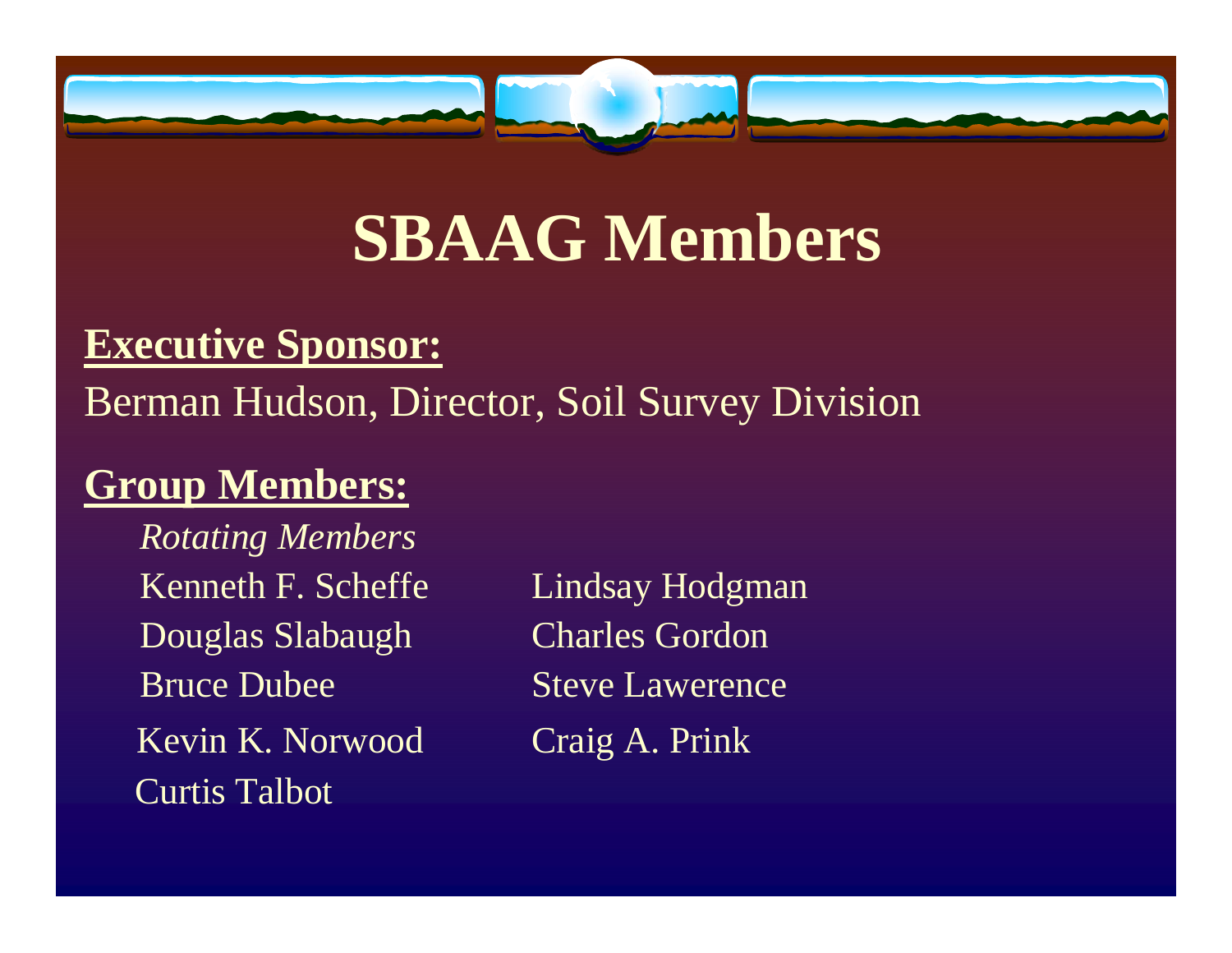

## **SBAAG Members**

#### *Permanent Members*

Ken Harward Terry Aho Rick Bigler

### **Advisors:**

Mary Thomas, Beltsville, MD Robert Ahrens, Lincoln, NE Maxine Levin, Washington, DC Russ Kelsea, Lincoln, NE Erik Beardsley, CA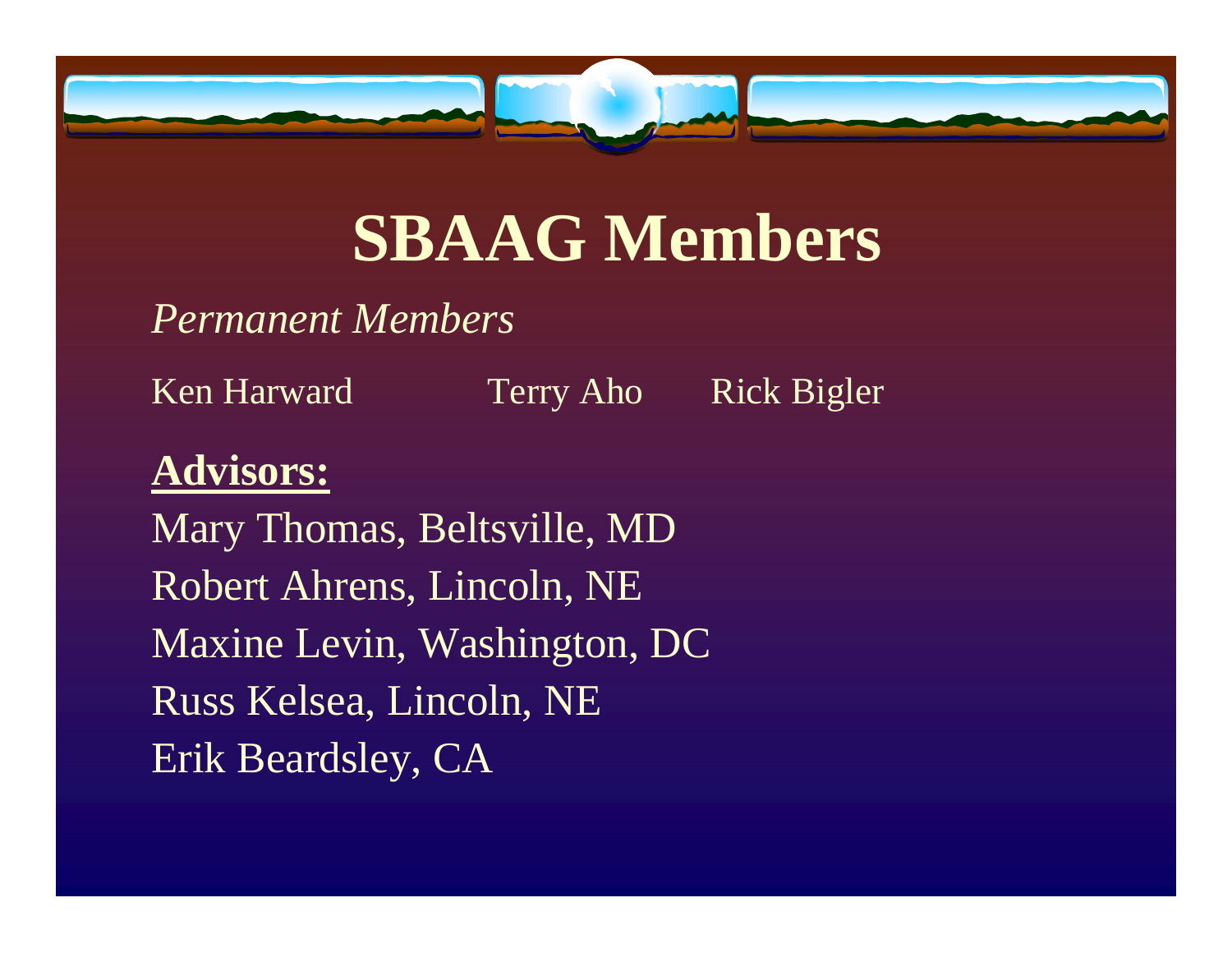

## **SBAAG Members**

### **Liaisons to SBAAG:**

Eric Winthers, USFS, Bozeman, MT Robert Dayton, RID, NRCS, Ames, IA Jennifer Sweet, NCGC, NRCS, Ft. Worth, TX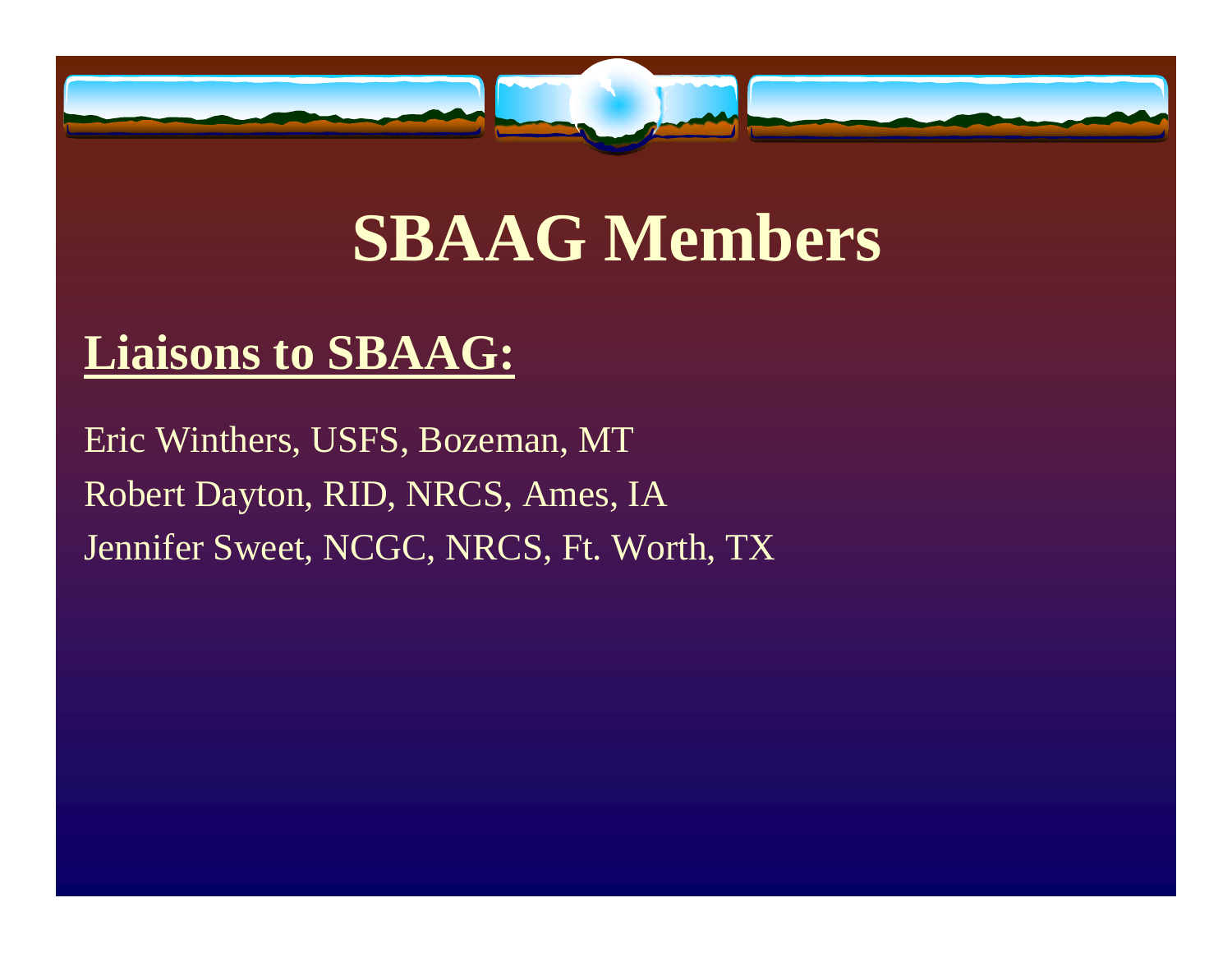

The Soil Business Area Advisory Group (SBAAG) is a cross-section of soil scientists and other technical experts who act as a sounding board and advisor to the Soil Survey Division Leadership on issues related to the soil survey business area. Members of the group are knowledgeable of the agency's data management needs and in the Soil Survey Program operations and function areas.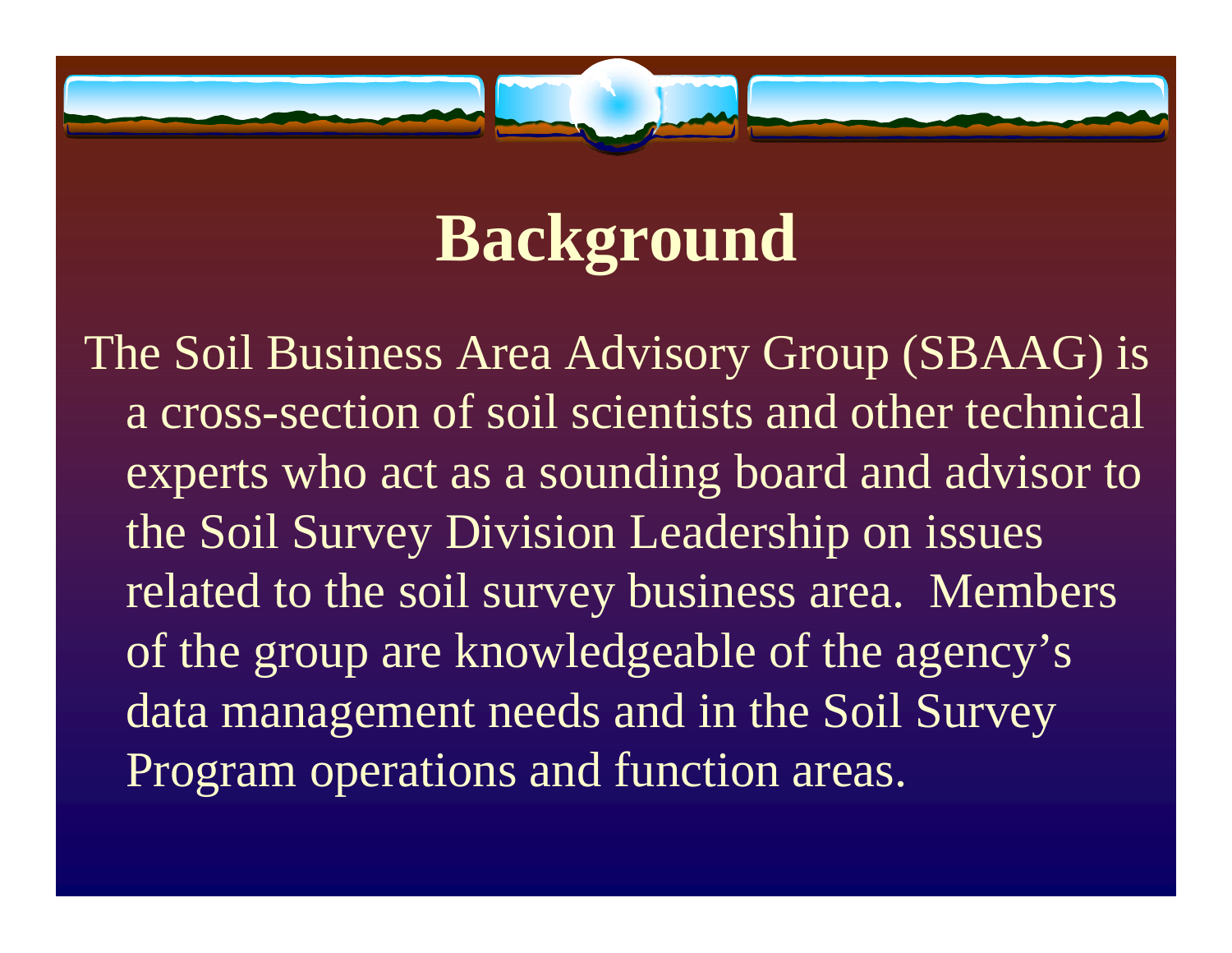

The group's primary function is to analyze the overall need for automation of soil survey technical and operational processes and to provide recommendations to the Division Leadership for that automation. The group's objectives are improving the quality and delivery of soil information and the processes by which that information is collected, managed, and developed.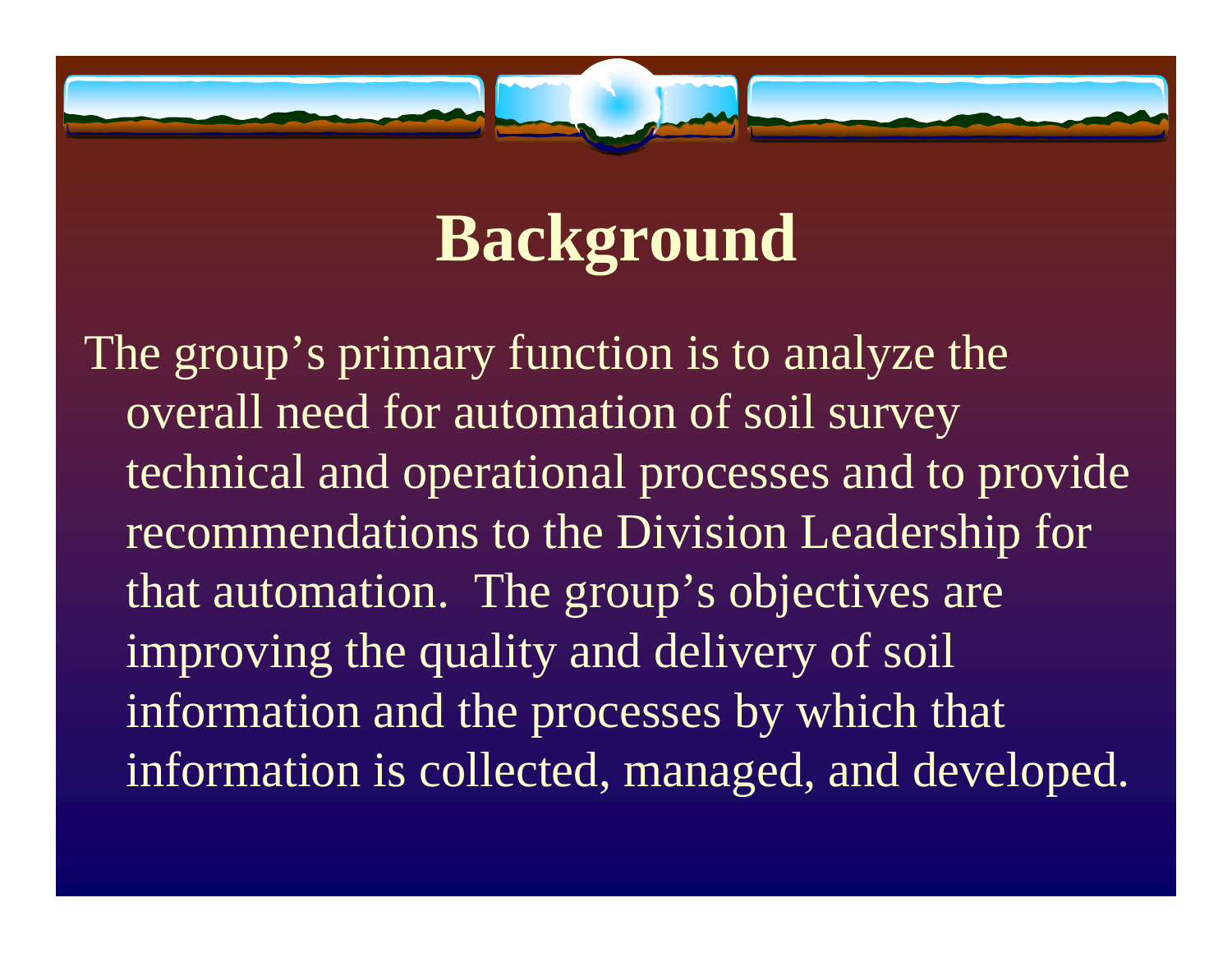

The primary focus of the group has been and will remain The National Soil Information System (NASIS), since that system embodies most of the program's technical and operational data and processes.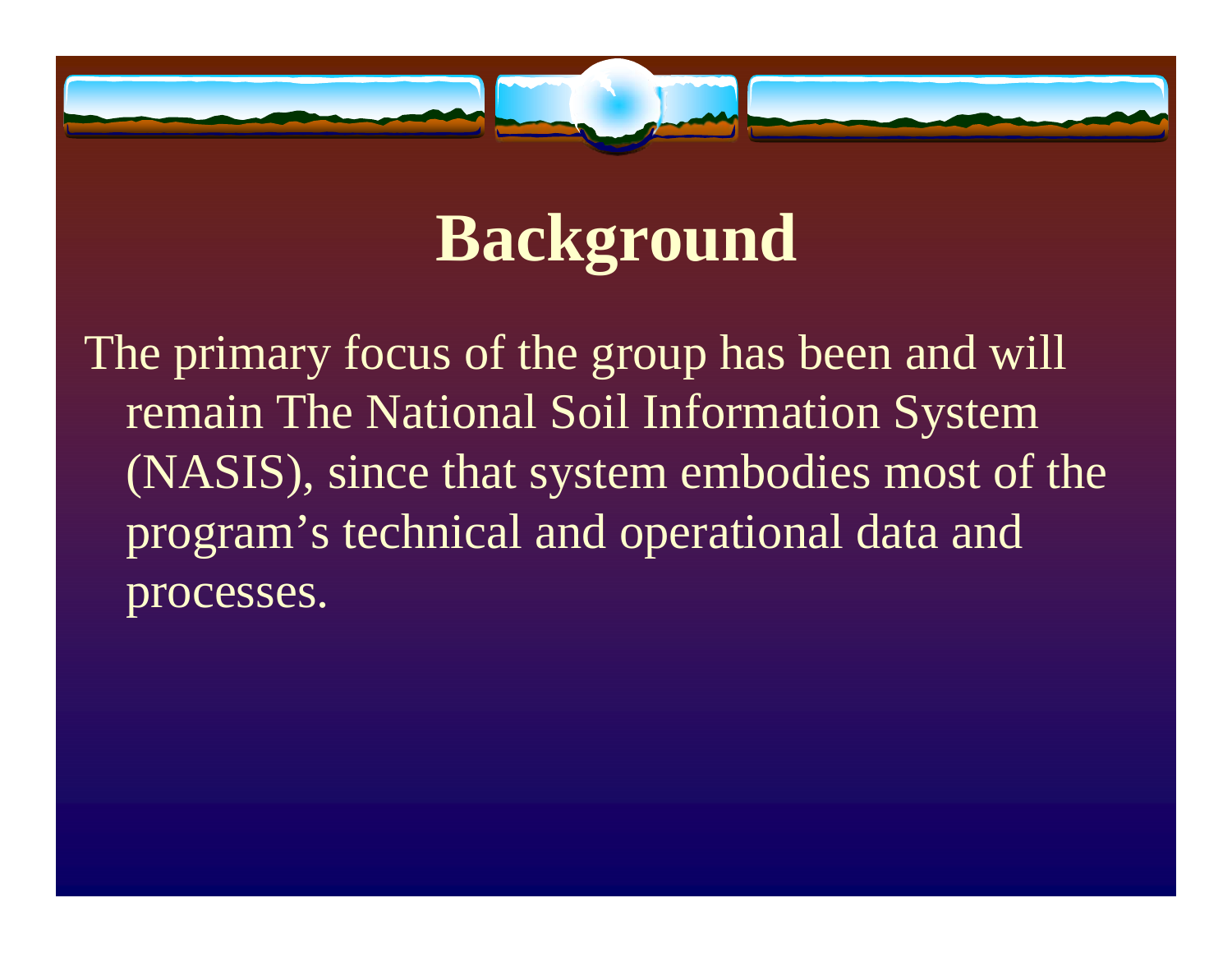

NASIS is being developed incrementally, and it is essential that a group having an overall understanding of the system and of the soil survey program, prepare the project slate and develop the priorities for that development in a manner that best serves the needs of field and management.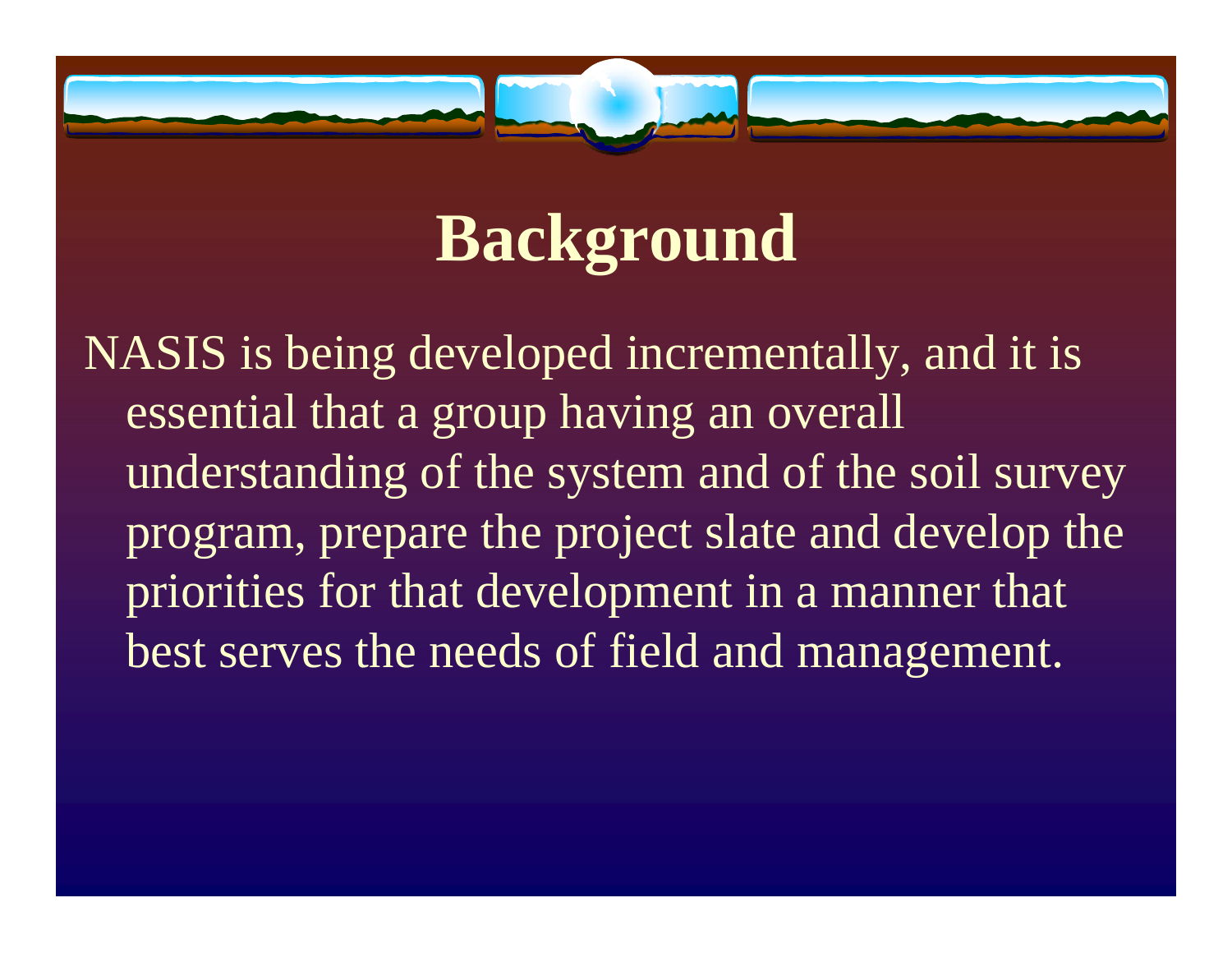

# SBAAG Charges

- 1. Define an integrated soils application system by developing a Soil Business Area Analysis Plan.
- 2. Develop and maintain the priority slate of projects for the Soils Business Area Analysis Plan.
- 3. Address issues brought to the Group and identify other issues relating to the Soils Business Area automation.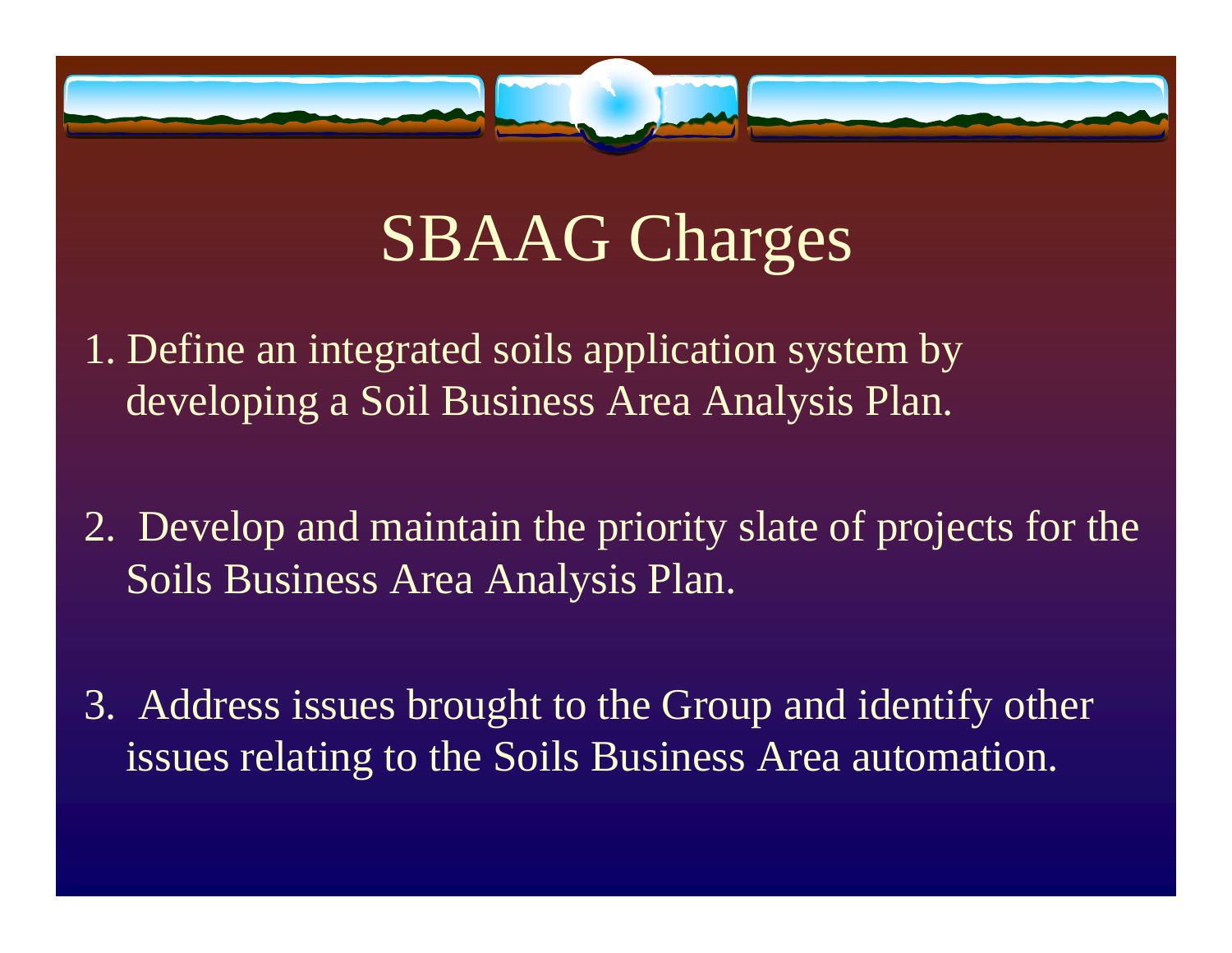

# SBAAG Charges

- 4. Understand relationships and guide interaction of NASIS with other agency automation efforts.
- 5. Recommend individuals necessary to develop application requirement statements.
- 6. SBAAG may at times function as the group most appropriate for developing draft requirements for a particular application.